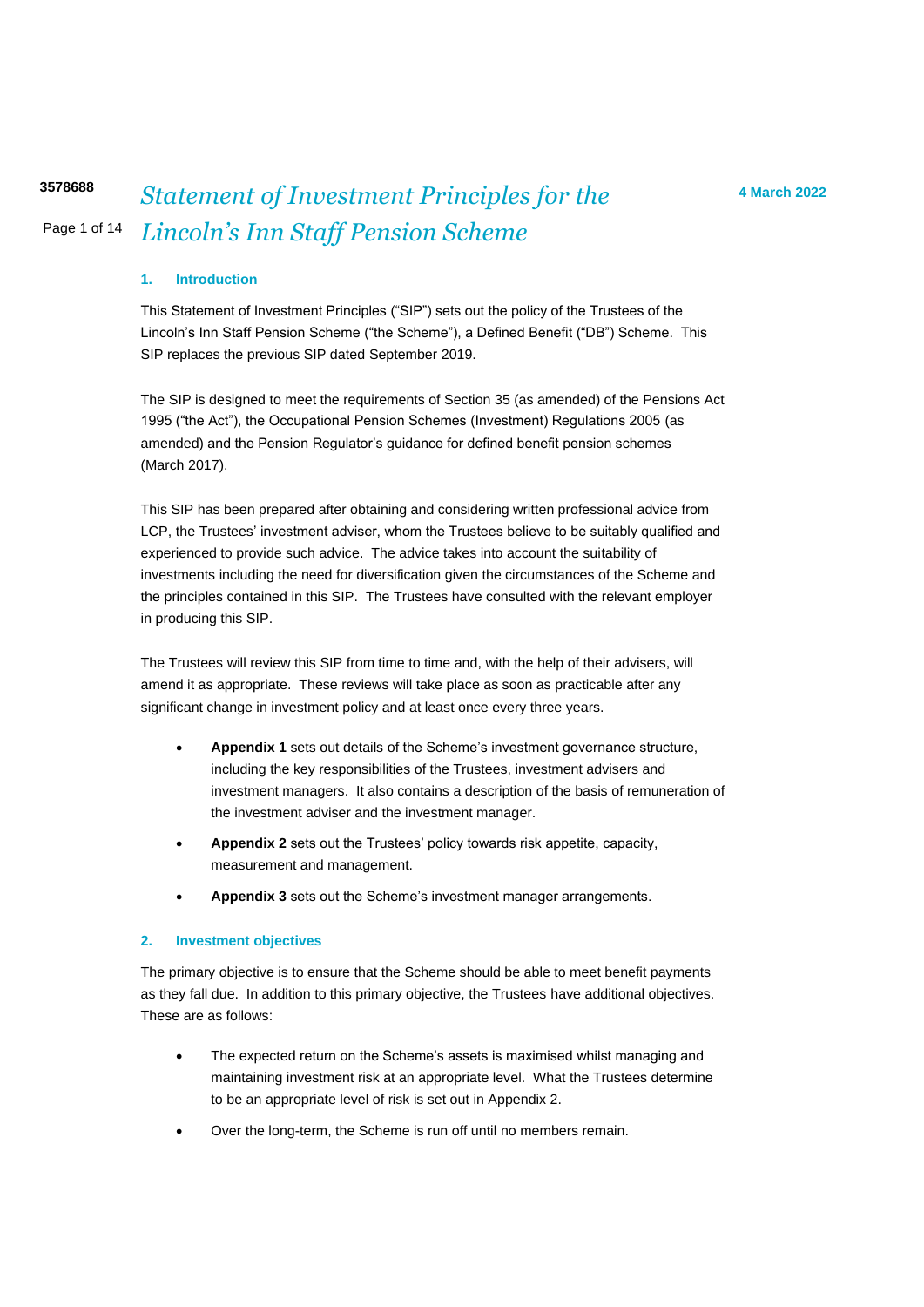#### **3578688 3. Investment strategy**

Page 2 of 14 The Trustees, with the help of their advisers and in consultation with the employer, reviews the investment strategy on an ongoing basis, taking into account the objectives described in Section 2 above. The last such review was in March 2021.

> The Trustees have decided on the following central investment benchmark. Further details are set out in Appendix 3.

| <b>Asset class</b>                                 | <b>Strategic allocation %</b> |
|----------------------------------------------------|-------------------------------|
| UK equities                                        | 20%                           |
| Overseas developed market equities                 | 30%                           |
| Emerging market equities                           | 10%                           |
| <b>Total Growth</b>                                | 60%                           |
| Liability Driven Investment ("LDI") and collateral | 40%                           |
| <b>Total Matching</b>                              | 40%                           |
| Total                                              | 100%                          |

#### **4. Considerations in setting the investment arrangements**

When deciding how to invest the Scheme's assets, the Trustees consider a number of risks, including, but not limited to, those set out in Appendix 2. Some of these risks are more quantifiable than others, but the Trustees have tried to allow for the relative importance and magnitude of each risk.

The Trustees considered a wide range of asset classes for investment, taking account of the expected returns and key individual risks associated with those asset classes as well as how these risks can be mitigated where appropriate. The key assumptions made by the Trustees, as at 30 June 2021, for expected returns above gilts are as follows:

| $\bullet$ | <b>UK Equities</b>       | 4.8% |
|-----------|--------------------------|------|
| $\bullet$ | Overseas equities        | 4.8% |
| $\bullet$ | Emerging market equities | 5.8% |
| $\bullet$ | וח ו                     | 0.0% |
|           | Money market cash        | 0.0% |

As at 30 June 2021, the assumed expected return of gilts was 1.2% pa.

In setting the strategy the Trustees took into account:

the Scheme's investment objectives, including the target return required to meet the Trustees' investment objectives;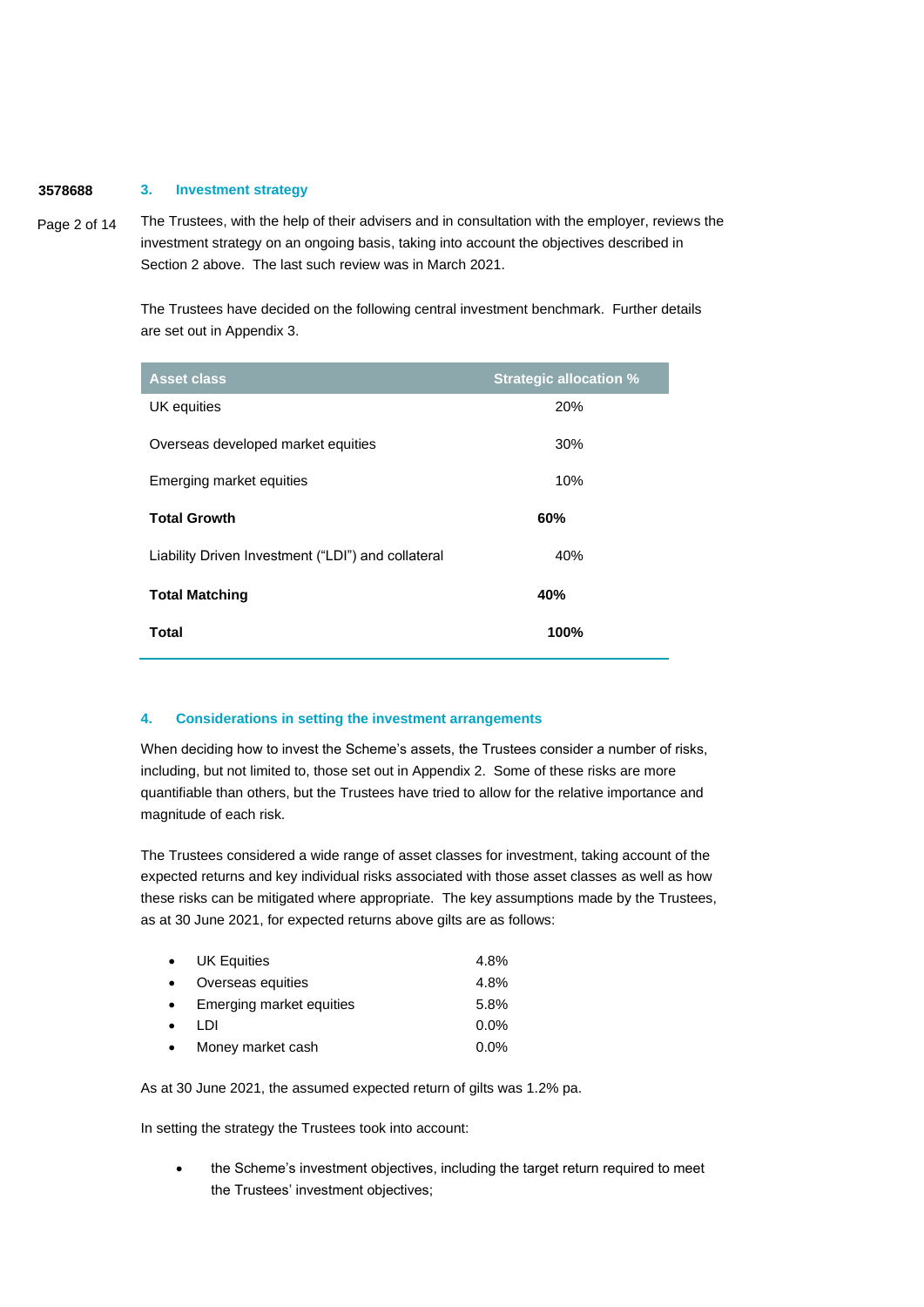**3578688**

Page 3 of 14

• the Scheme's cash flow requirements in order to meet benefit payments in the near to medium term;

- the best interests of all members and beneficiaries;
- the circumstances of the Scheme, including the profile of the benefit cash flows (and the ability to meet these in the near to medium term), the funding level, and the strength of the employer covenant;
- the risks, rewards and suitability of a number of possible asset classes and investment strategies and whether the return expected for taking any given investment risk is considered sufficient given the risk being taken;
- the need for appropriate diversification between different asset classes to ensure that both the Scheme's overall level of investment risk and the balance of individual asset risks are appropriate;
- any other considerations which the Trustees consider financially material over the time horizon that the Trustees consider is needed for the funding of future benefits by the investments of the Scheme; and
- the Trustees' investment beliefs about how investment markets work, and which factors are most likely to impact investment outcomes.

The Trustees' key investment beliefs, which influenced the setting of the investment arrangements, are as follows:

- asset allocation is the primary driver of long-term returns;
- risk-taking is necessary to achieve return, but not all risks are rewarded;
- equity, credit and illiquidity are the primary rewarded risks;
- risks that do not have an expected reward should generally be avoided, hedged or diversified;
- environmental, social and governance (ESG) factors are likely to be one area of market inefficiency and so managers may be able to improve risk-adjusted returns by taking account of ESG factors;
- long-term environmental, social and economic sustainability is one factor that trustees should consider when making investment decisions; and
- costs have a significant impact on long-term performance and therefore obtaining value for money from the investments is important.

## **5. Implementation of the investment arrangements**

Before investing in any manner, the Trustees obtain and consider proper written advice from their investment adviser on the question of whether the investment is satisfactory, having regard to the need for suitable and appropriately diversified investments.

Details of the investment manager are set out in Appendix 3.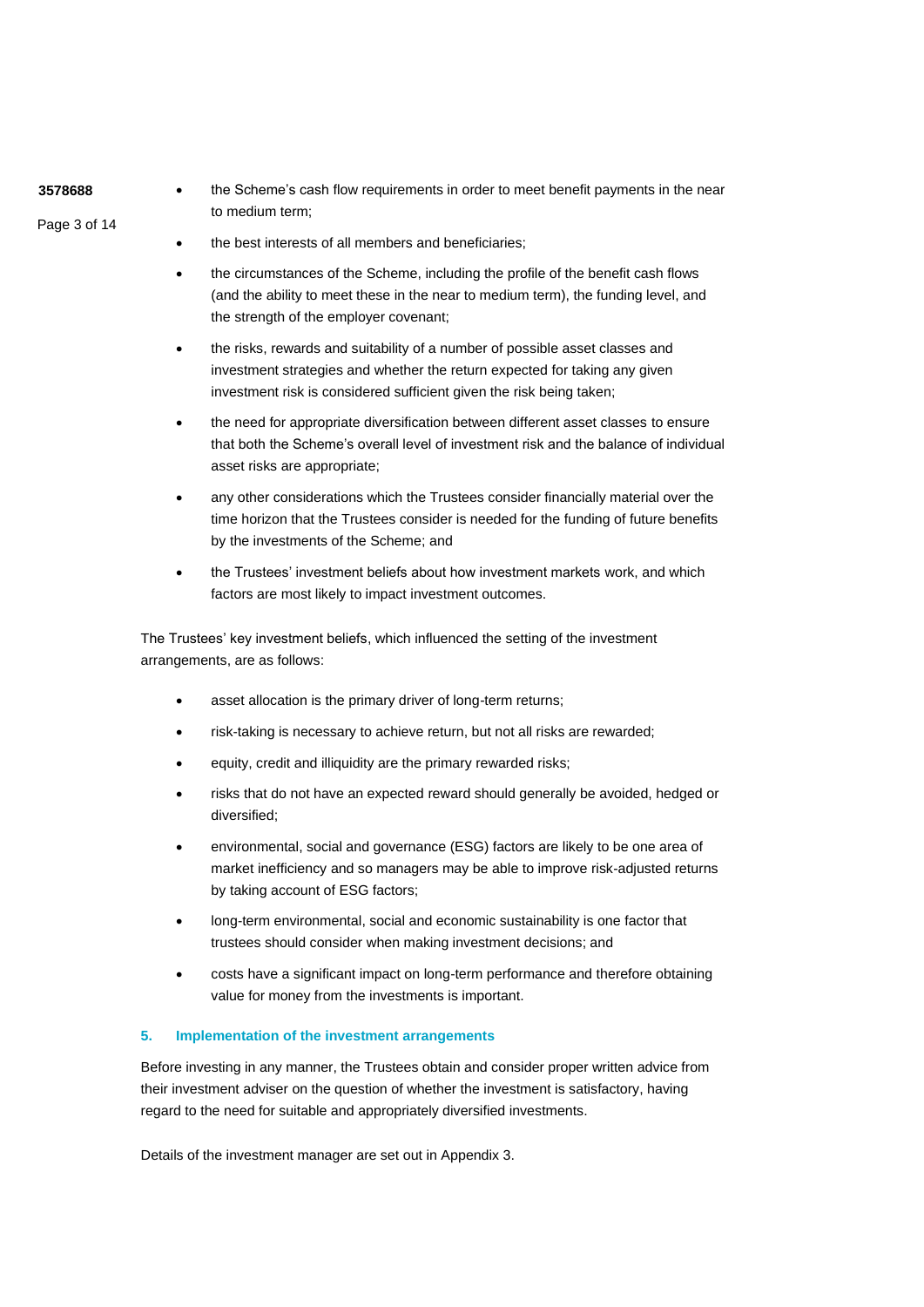**3578688** Page 4 of 14 The Trustees have a signed agreement with the investment manager setting out in detail the terms on which the portfolios are to be managed. The investment manager's primary role is the day-to-day investment management of the Scheme's investments.

> The Trustees and investment manager to whom discretion has been delegated, exercise their powers to giving effect to the principles in this Statement of Investment Principles, so far as is reasonably practicable.

> The Trustees have limited influence over managers' investment practices because all the Scheme's assets are held in pooled funds, but they encourage their manager to improve their practices where appropriate.

The Trustees' view is that the fees paid to their investment manager, and the possibility of their mandate being terminated, ensure they are incentivised to provide a high quality service that meets the stated objectives, guidelines and restrictions of the fund. However, in practice the manager cannot fully align their strategy and decisions to the (potentially conflicting) policies of all their pooled fund investors in relation to strategy, long-term performance of debt/equity issuers, engagement and portfolio turnover.

It is the Trustees' responsibility to ensure that managers' investment approaches are consistent with their policies before any new appointment, and to monitor and to consider terminating any existing arrangements that appear to be investing contrary to those policies. The Trustees expect investment managers, where appropriate, to make decisions based on assessments of the longer term financial and non-financial performance of debt/equity issuers, and to engage with issuers to improve their performance. They assess this when selecting and monitoring managers.

The Trustees evaluate investment manager performance by considering performance over both shorter and longer-term periods as available. Except in closed-ended funds where the duration of the investment is determined by the fund's terms, the duration of a manager's appointment will depend on strategic considerations and the outlook for future performance. Generally, the Trustees would be unlikely to terminate a mandate on short-term performance grounds alone.

The Trustees' policy is to evaluate their investment manager by reference to the manager's individual performance as well the role it plays in helping the Scheme meet its overall longterm objectives, taking account of risk, the need for diversification and liquidity. The manager's remuneration, and the value for money it provides, is assessed in light of these considerations.

The Trustees recognise that portfolio turnover and associated transaction costs are a necessary part of investment management and that the impact of portfolio turnover costs is typically reflected in performance figures provided by investment managers.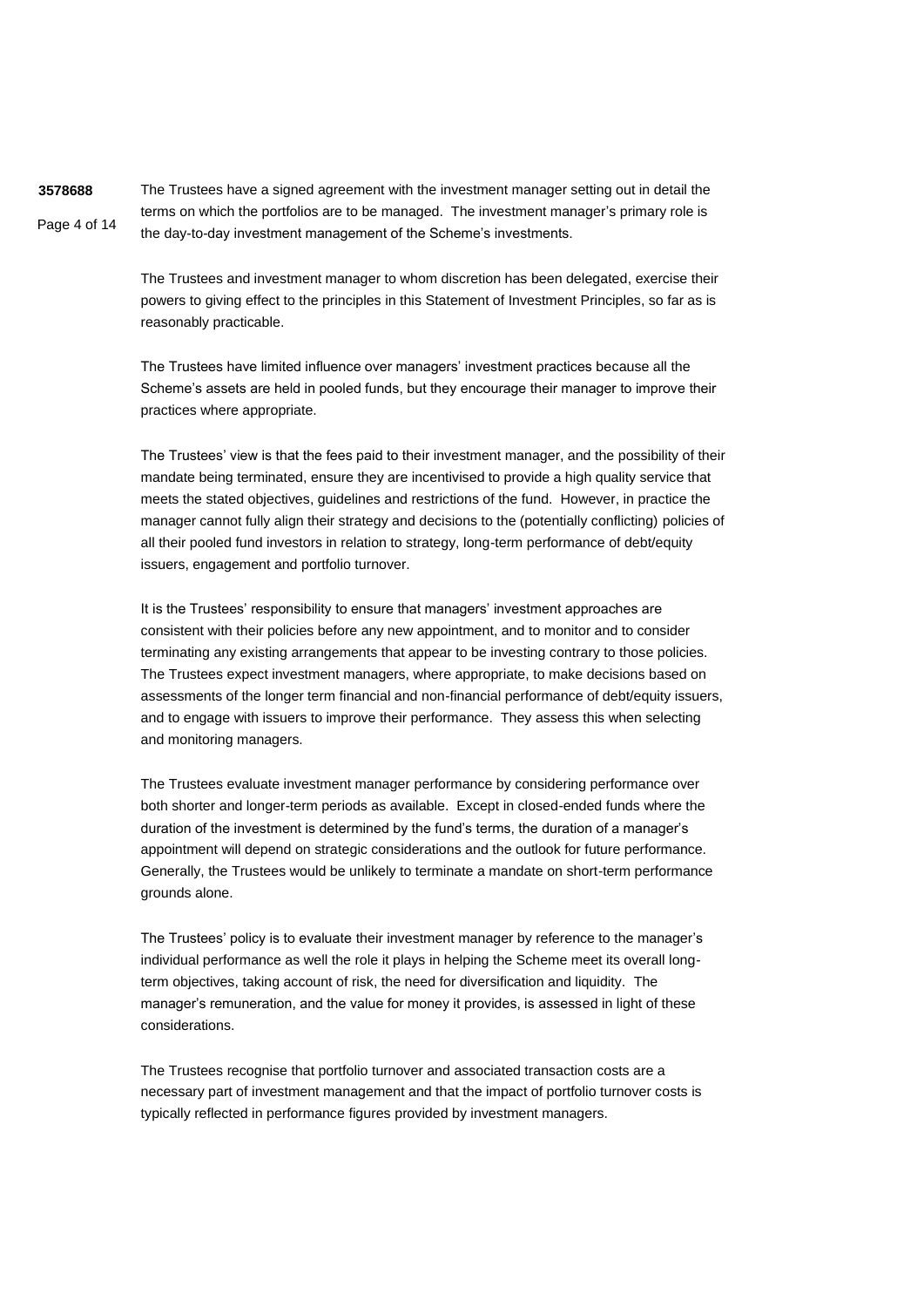#### **3578688 6. Realisation of investments**

Page 5 of 14 The investment manager has discretion over the timing of realisation of investments of the Scheme within the portfolios that they manage, and in considerations relating to the liquidity of investments.

> When appropriate, the Trustees, on the administrators' recommendation, decide on the amount of cash required for benefit payments and other outgoings and inform the investment manager of any liquidity requirements. The Trustees' preference is for investments that are readily realisable, but recognise that achieving a well-diversified portfolio may mean holding some investments that are less liquid.

### **7. Consideration of financially material and non-financial matters**

The Trustees have considered how environmental, social, governance ("ESG") and ethical factors should be taken into account in the selection, retention and realisation of investments, given the time horizon of the Scheme and its members.

The Trustees expect their investment manager to take account of financially material considerations (including climate change and other ESG considerations). The Trustees seek to appoint managers that have appropriate skills and processes to do this, and from time to time review how their manager is taking account of these issues in practice.

The Trustees have limited influence over managers' investment practices where assets are held in pooled funds, but they encourage their manager to improve their practices where appropriate.

The Trustees do not take into account any non-financial matters (ie matters relating to the ethical and other views of members and beneficiaries, rather than considerations of financial risk and return) in the selection, retention and realisation of investments.

#### **8. Voting and engagement**

The Trustees recognise their responsibilities as owners of capital, and believe that good stewardship practices, including monitoring and engaging with investee companies, and exercising voting rights attaching to investments, protect and enhance the long-term value of investments. The Trustees have delegated to their investment manager the exercise of rights attaching to investments, including voting rights, and engagement with issuers of debt and equity and other relevant persons about relevant matters such as performance, strategy, risks and ESG considerations.

The Trustees do not monitor or engage directly with issuers or other holders of debt or equity. They expect the investment manager to exercise ownership rights and undertake monitoring and engagement in line with the manager's general policies on stewardship, as provided to the Trustees from time to time, taking into account the long-term financial interests of the beneficiaries. The Trustees seek to appoint managers that have strong stewardship policies and processes, reflecting where relevant the recommendations of the UK Stewardship Code issued by the Financial Reporting Council, and from time to time the Trustees review how these are implemented in practice.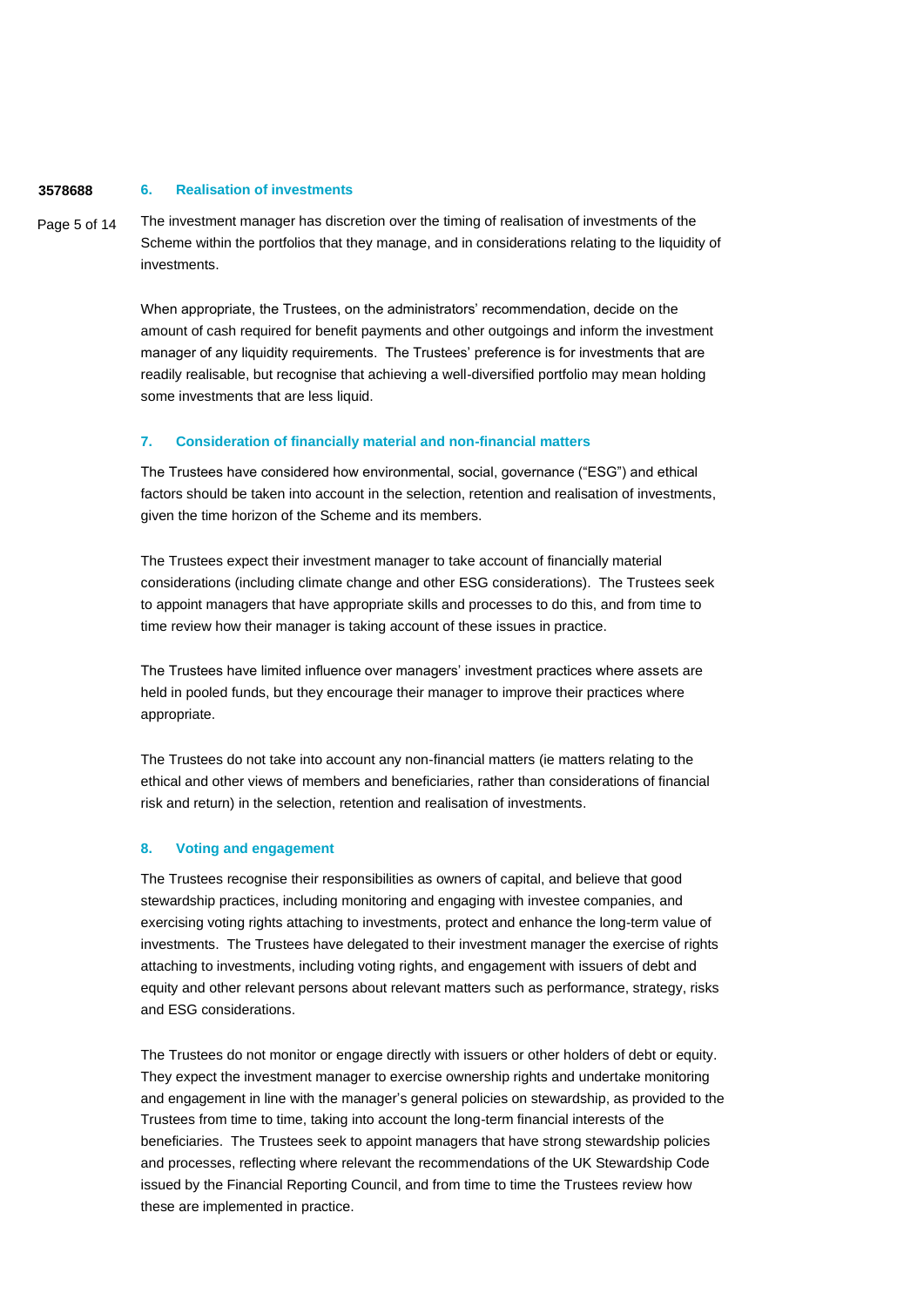**3578688 SIP signed for and on behalf of the Trustees of the Scheme:**

Page 6 of 14

**Signed: \_\_\_\_\_\_\_\_\_\_\_\_\_\_\_\_\_\_\_\_\_\_\_\_\_\_\_\_\_\_\_\_\_\_\_\_\_\_\_\_\_\_\_\_\_\_**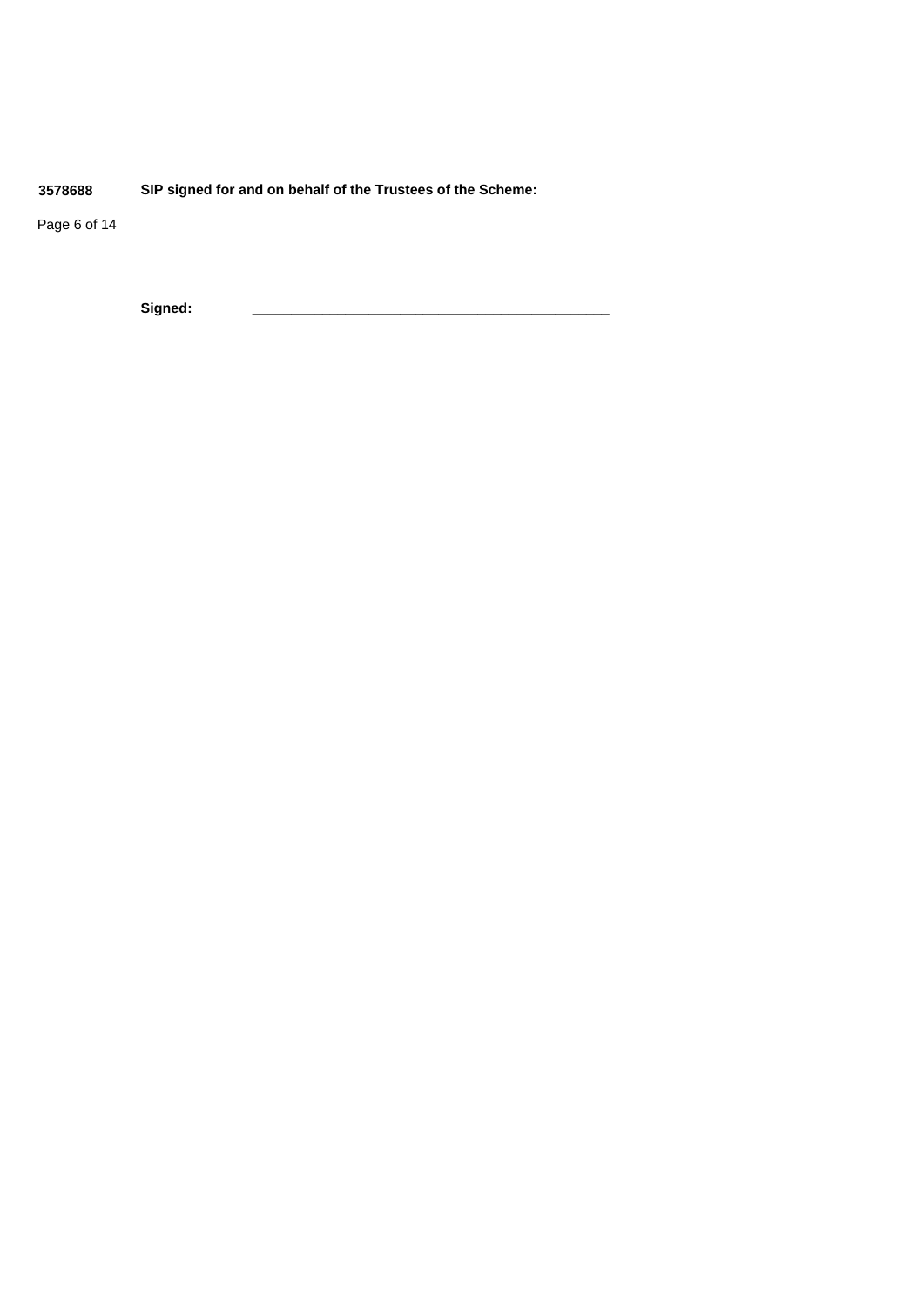# Page 7 of 14 **<sup>3578688</sup>** *Investment governance, responsibilities, decision-making and fees*

The Trustees have decided on the following division of responsibilities and decisionmaking for the Scheme. This division is based upon the Trustees' understanding of the various legal requirements placed upon them, and their view that the division of responsibility allows for efficient operation and governance of the Scheme overall. The Trustees' investment powers are set out within the Scheme's governing documentation.

#### **1. Trustees**

In broad terms, the Trustees are responsible in respect of investment matters for:

- developing a mutual understanding of investment and risk issues with the employer;
- setting the investment strategy, in consultation with the employer;
- formulating a policy in relation to financially material considerations, such as those relating to ESG considerations (including but not limited to climate change);
- setting the policy for rebalancing between asset classes;
- setting a policy on the exercise of rights (including voting rights) and undertaking engagement activities in respect of the investments;
- putting effective governance arrangements in place and documenting these arrangements in a suitable form;
- appointing (and, when necessary, dismissing) investment managers, investment advisers, actuary and other service providers;
- monitoring the exercise of the investment powers that they have delegated to the investment manager and monitoring compliance with Section 36 of the Act;
- communicating with members as appropriate on investment matters;
- reviewing the investment policy as part of any review of the investment strategy;
- reviewing the content of this SIP from time to time and modifying it if deemed appropriate; and
- consulting with the employer when reviewing the SIP.

#### **2. Investment managers**

In broad terms, the investment manager will be responsible for:

• managing the portfolios of assets according to their stated objectives, and within the guidelines and restrictions set out in their respective investment manager agreements and/or other relevant governing documentation;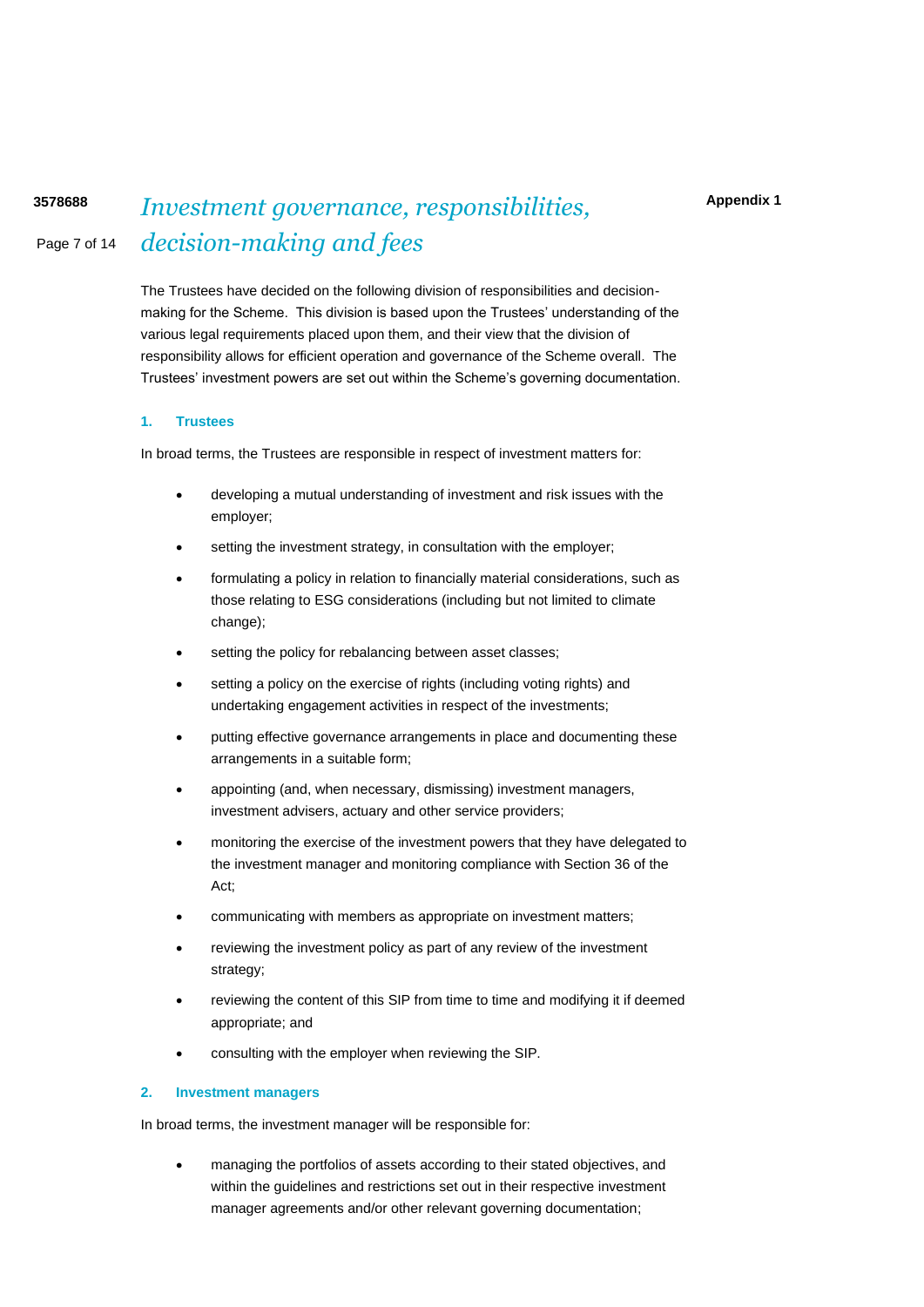Page 8 of 14

taking account of financially material considerations (including climate change and other ESG considerations) as appropriate when managing the portfolios of assets;

**Appendix 1 (cont)**

- exercising rights (including voting rights) attaching to investments and undertaking engagement activities in respect of investments;
- providing the Trustees with regular information concerning the management and performance of their respective portfolios; and
- having regard to the provisions of Section 36 of the Act insofar as it is necessary to do so.

### **3. Investment adviser**

In broad terms, the investment adviser will be responsible, in respect of investment matters, as requested by the Trustees, for:

- advising on how material changes within the Scheme's benefits, membership, and funding position may affect the manner in which the assets should be invested and the asset allocation policy;
- advising on the selection, and review, of the investment manager. Such advice takes account of LCP's assessment of the nature and effectiveness of manager's approaches to financially material considerations (including climate change and other ESG considerations); and
- participating with the Trustees in reviews of this SIP.

## **4. Fee structures**

The Trustees recognise that the provision of investment management and advisory services to the Scheme results in a range of charges to be met, directly or indirectly, by deduction from the Scheme's assets.

The Trustees have agreed Terms of Business with the Scheme's actuarial and investment advisers, under which work undertaken is charged for on a "time-cost" basis.

The investment manager receives fees calculated by reference to the market value of assets under management. The fee rates are believed to be consistent with the manager's general terms for institutional clients and are considered by the Trustees to be reasonable when compared with those of other similar providers.

The fee structure used in each case has been selected with regard to existing custom and practice, and the Trustees' view as to the most appropriate arrangements for the Scheme. However, the Trustees will consider revising any given structure if and when it is considered appropriate to do so.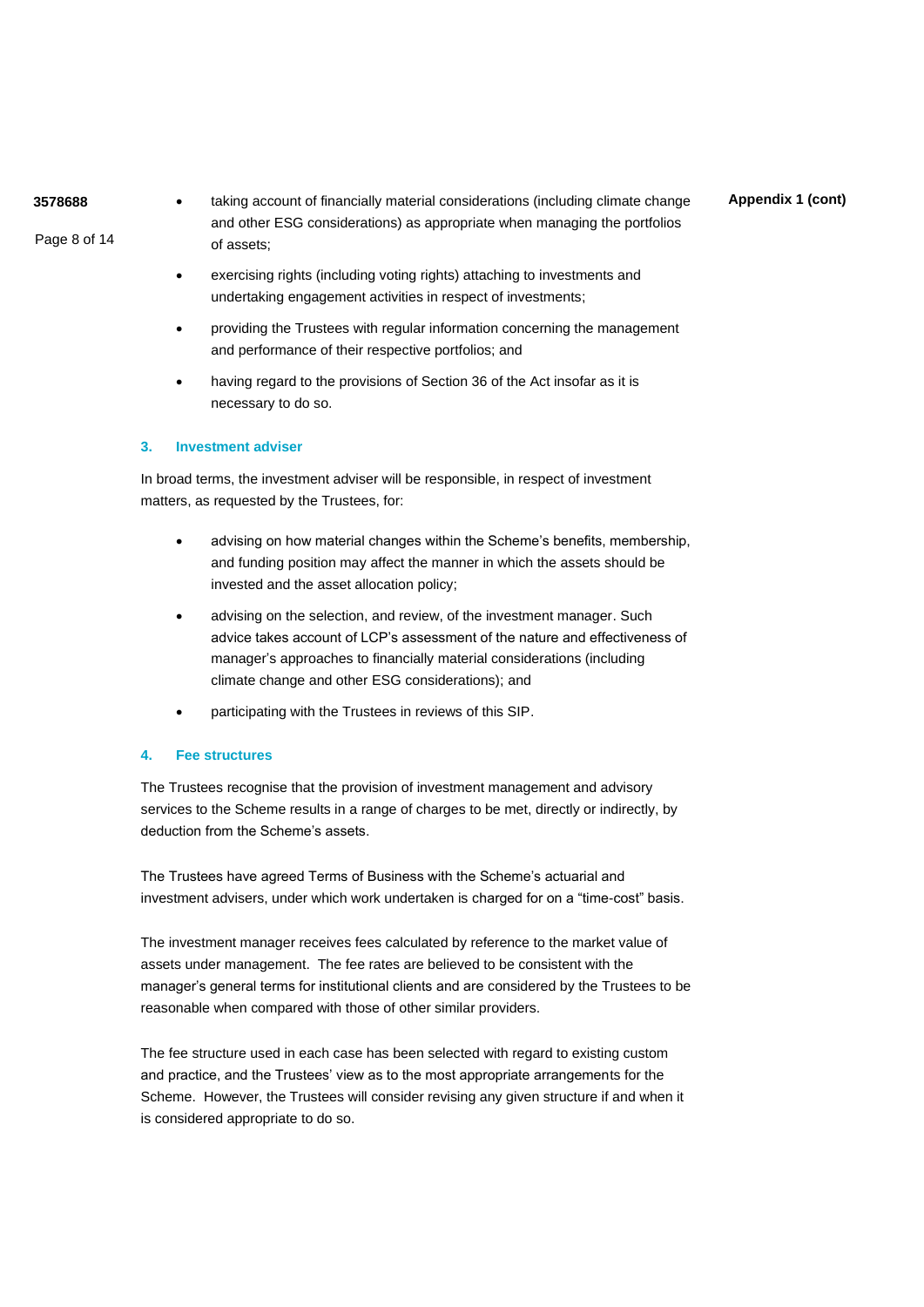#### **3578688 5. Performance assessment**

Page 9 of 14 The Trustees are satisfied, taking into account the external expertise available, that there are sufficient resources to support their investment responsibilities. The Trustees believe that they have sufficient expertise and appropriate training to carry out their role effectively.

> It is the Trustees' policy to assess the performance of the Scheme's investments, investment providers and professional advisers from time to time. The Trustees will also periodically assess the effectiveness of their decision-making and investment governance processes and will decide how this may then be reported to members.

### **6. Working with the Scheme's employer**

When reviewing matters regarding the Scheme's investment arrangements, such as the SIP, the Trustees seek to give due consideration to the employer's perspective. While the requirement to consult does not mean that the Trustees need to reach agreement with the employer, the Trustees believe that better outcomes will generally be achieved if the Trustees and employer work together collaboratively.

#### **Appendix 1 (cont)**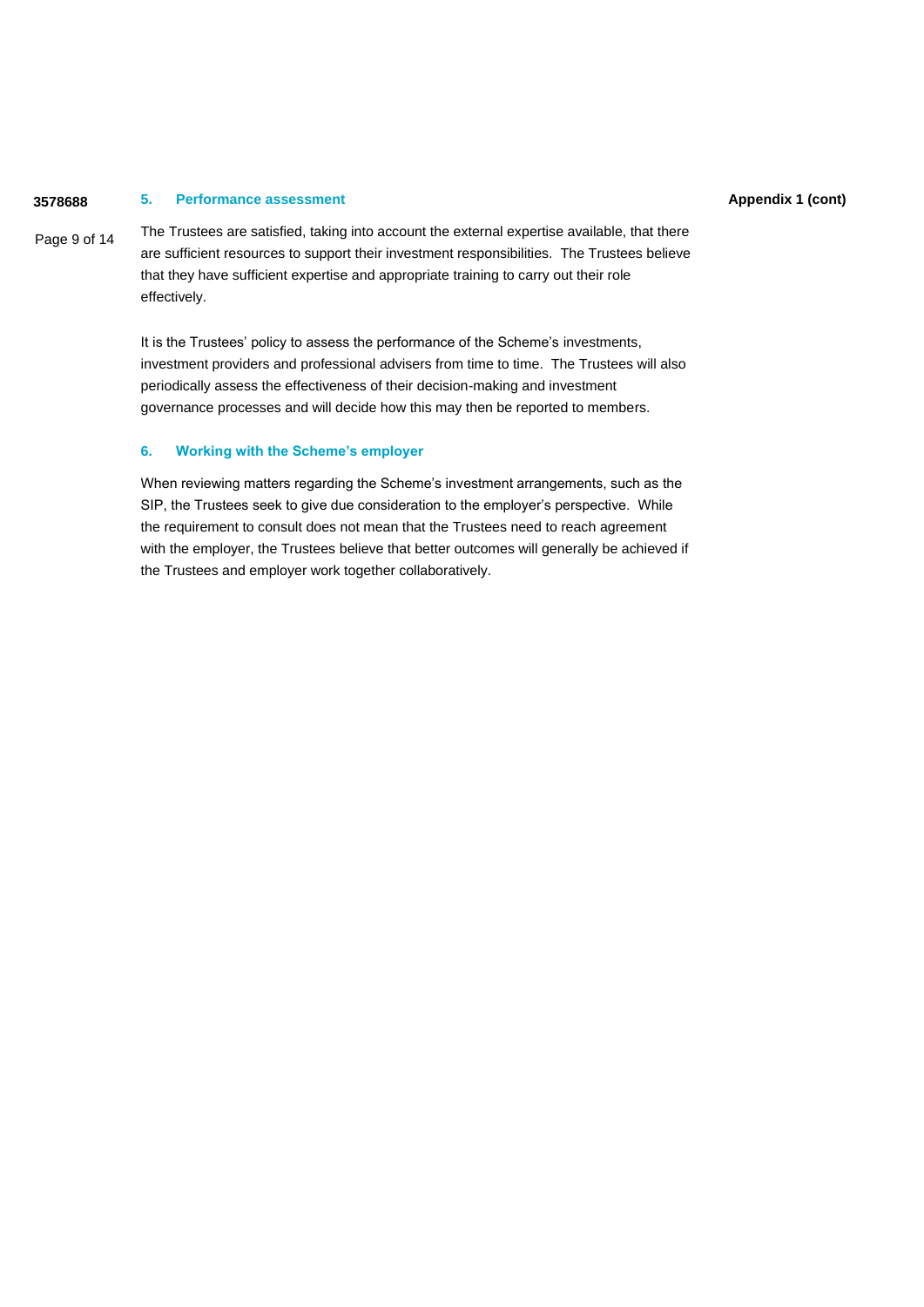#### **Appendix 2**

# **<sup>3578688</sup>** *Policy towards risk*

#### Page 10 of 14 **1. Risk appetite and risk capacity**

Risk appetite is a measure of how much risk the Trustees' are willing to bear within the Scheme in order to meet their investment objectives. Taking more risk is expected to mean that those objectives can be achieved more quickly, but it also means that there is a greater likelihood that the objectives are missed, in the absence of remedial action. Risk capacity is a measure of the extent to which the Trustees can tolerate deviation from their long-term objectives before attainment of those objectives is seriously impaired. The Trustees aim is to strike the right balance between risk appetite and risk capacity.

When assessing the risk appetite and risk capacity, the Trustees considered a range of qualitative and quantitative factors, including:

- the strength of the employer's covenant and how this may change in the near/medium future;
- the agreed journey plan and employer contributions;
- the Scheme's long-term and shorter-term funding targets;
- the Scheme's liability profile, its interest rate and inflation sensitivities, and the extent to which these are hedged;
- the Scheme's cash flow and target return requirements; and
- the level of expected return and expected level of risk.

#### **2. Approach to managing and monitoring investment risks**

The Trustees consider that there are a number of different types of investment risk that are important to manage and monitor. These include, but are not limited to:

#### **2.1. Risk of inadequate returns**

A key objective of the Trustees is that, over the long-term, the Scheme should generate its target return so that it has adequate assets to meet its liabilities as they fall due. The Trustees therefore invest the assets of the Scheme to produce a sufficient long-term return in excess of the liabilities. There is also a risk that the performance of the Scheme's assets and liabilities diverges in certain financial and economic conditions in the short term. This risk has been taken into account in setting the investment strategy and is monitored by the Trustees on a regular basis.

## **2.2. Risk from lack of diversification**

This is the risk that failure of a particular investment, or the general poor performance of a given investment type, could materially adversely affect the Scheme's assets. The Trustees believe that the Scheme's assets are adequately diversified between different asset classes and within each asset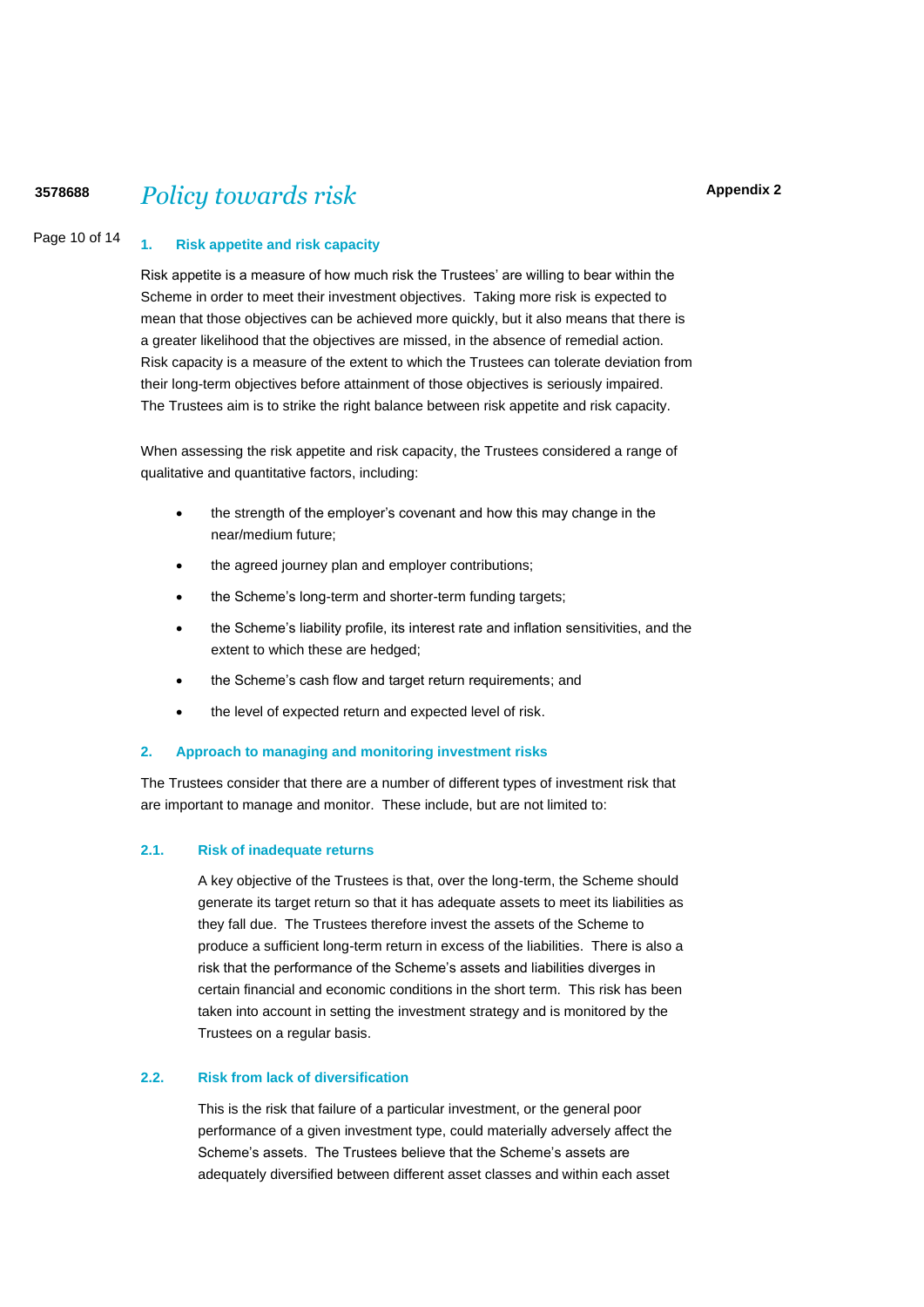Page 11 of 14

**Appendix 2 (cont) <sup>3578688</sup>** class. This was a key consideration when determining the Scheme's investment arrangements and is monitored by the Trustee on a regular basis.

#### **2.3. Investment manager risk**

This is the risk that an investment manager fails to meet its investment objectives. Prior to appointing an investment manager, the Trustees receive written advice from a suitably qualified individual and will typically undertake an investment manager selection exercise. The Trustees monitor the investment manager on a regular basis to ensure it remains appropriate for its selected mandates.

#### **2.4. Illiquidity/marketability risk**

This is the risk that the Scheme is unable to realise assets to meet benefit cash flows as they fall due, or that the Scheme will become a forced seller of assets in order to meet benefit payments. The Trustees are aware of the Scheme's cash flow requirements and believe that this risk is managed by maintaining an appropriate degree of liquidity across the Scheme's investments.

### **2.5. Environmental, social and governance (ESG) risks**

Environmental, social and corporate governance (ESG) factors are sources of risk to the Scheme's investments, some of which could be financially material, over both the short and longer term. These potentially include risks relating to factors such as climate change, unsustainable business practices, and unsound corporate governance. The Trustees seek to appoint investment managers who will manage these risks appropriately on their behalf and from time to time review how these risks are being managed in practice.

#### **2.6. Credit risk**

This is the risk that one party to a financial instrument will cause a financial loss for the other party by failing to discharge an obligation.

The Scheme is subject to credit risk because it invests in bonds via pooled funds. The Trustees manage its exposure to credit risk by only investing in pooled funds that have a diversified exposure to different credit issuers, and only invests in bonds that are classified as "investment grade".

#### **2.7. Currency risk**

Whilst the majority of the currency exposure of the Scheme's assets is to Sterling, the Scheme is subject to currency risk because some of the Scheme's investments are held in overseas markets. The Trustees consider the overseas currency exposure in the context of the overall investment strategy, and believe that the currency exposure that exists diversifies the strategy and is appropriate.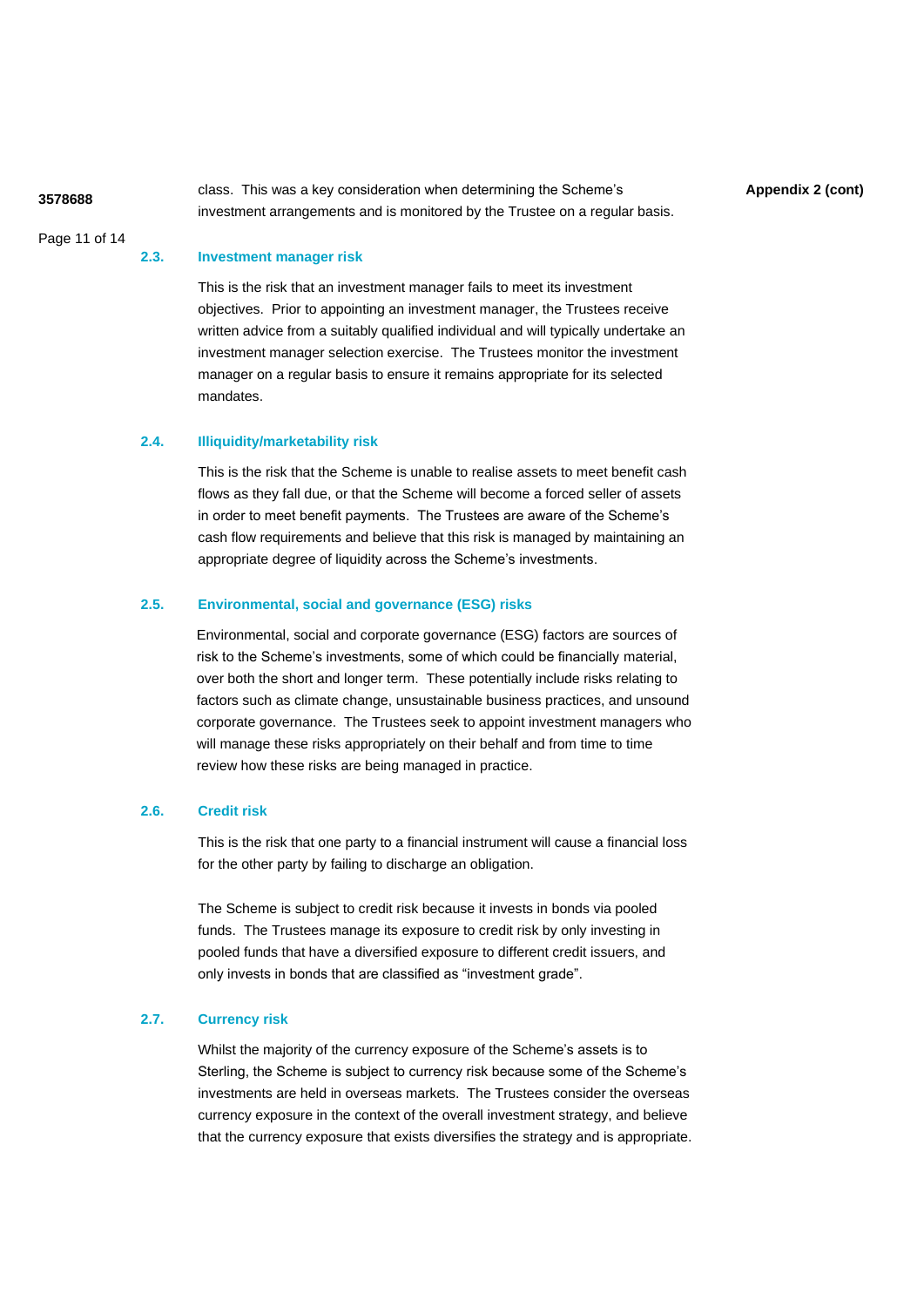# **Appendix 2 (cont) <sup>3578688</sup> 2.8. Interest rate and inflation risk**

Page 12 of 14

The Scheme's assets are subject to interest rate and inflation risk because some of the Scheme's assets are held in Liability Driven Investment funds. However, the interest rate and inflation exposure of the Scheme's assets provides protection (hedges) part of the corresponding risks associated with the Scheme's liabilities.

The Trustees consider interest rate, inflation and overseas currency risks to be generally unrewarded investment risks.

The net effect of the Trustees' approach to interest and inflation risk will be to reduce the volatility of the funding level, and so the Trustees believe that it is appropriate to manage exposures to these risks in this manner and to review them on a regular basis.

#### **2.9. Collateral adequacy risk**

The LDI manager may call for additional cash to be paid to the LDI portfolio in order to support a given level of leverage. Collateral adequacy risk is the risk that the Trustees are not able to post additional cash to the LDI fund within the required timeframe when requested. A potential consequence of this risk is that the Scheme's interest rate and inflation hedging could be reduced and that the Scheme's funding level could suffer subsequently as a result. In order to manage this risk, the Trustees ensure that the Scheme has a sufficient allocation to cash and other highly liquid assets that could be used to meet LDI collateral calls.

#### **2.10. Other non-investment risks**

The Trustees recognise that there are other, non-investment, risks faced by the Scheme, and takes these into consideration as far as practical in setting the Scheme's investment arrangements as part of their assessment of the other aspects of the Scheme's Integrated Risk Management framework.

Examples include:

- longevity risk (the risk that members live, on average, longer than expected); and
- sponsor covenant risk (the risk that, for whatever reason, the sponsoring employer is unable to support the Scheme as anticipated).

Together, the investment and non-investment risks give rise generally to funding risk. This is the risk that the Scheme's funding position falls below what is considered an appropriate level. The Trustees regularly review progress towards the Scheme's funding target, both in the longer-term as well as against short-term milestones, comparing the actual versus the expected funding level.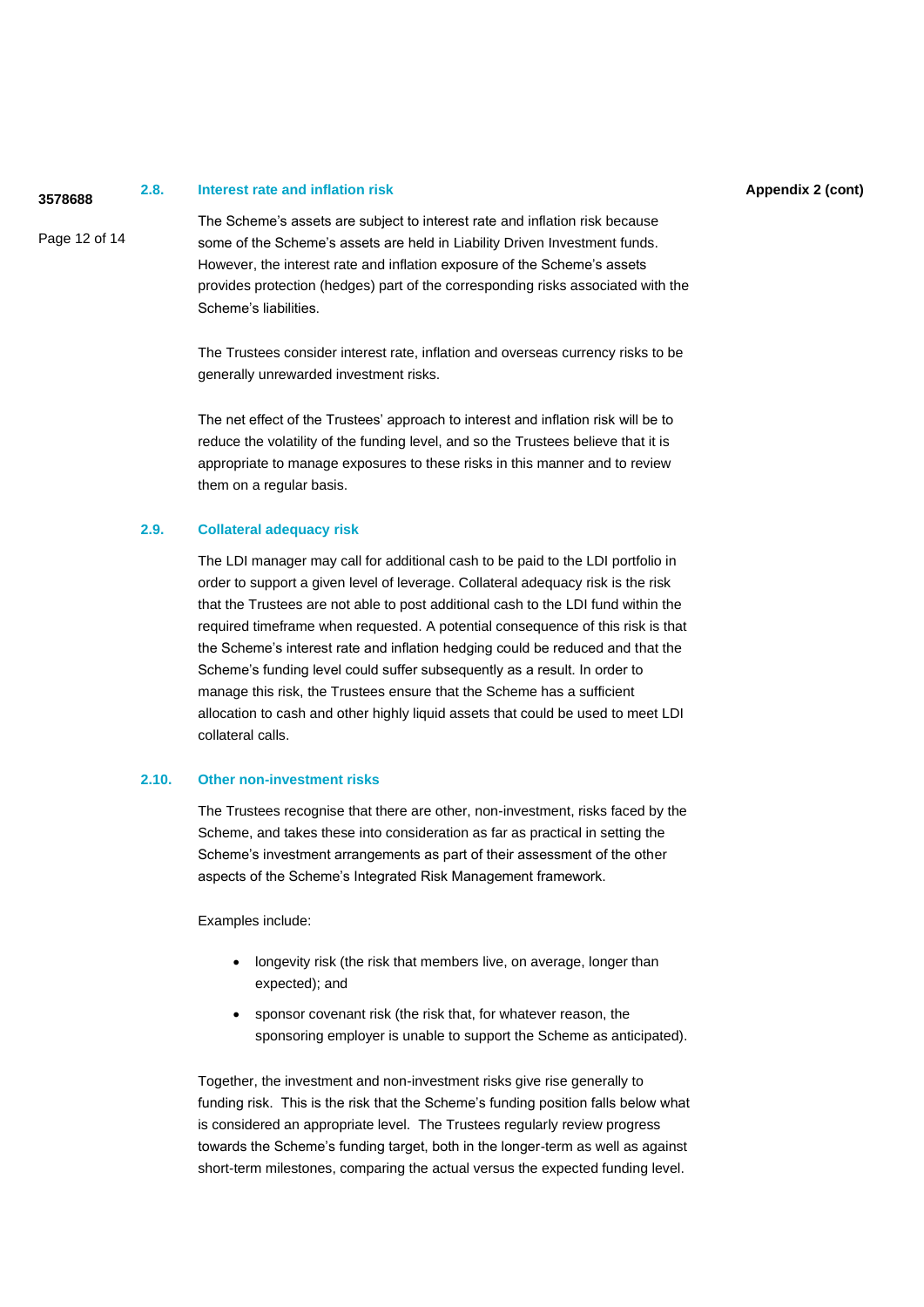**Appendix 2 (cont)** By understanding, considering and monitoring the key risks that contribute to **Appendix 2 (cont)** Page 13 of 14 funding risk, the Trustees believe that they have appropriately addressed and are positioned to manage this general risk.